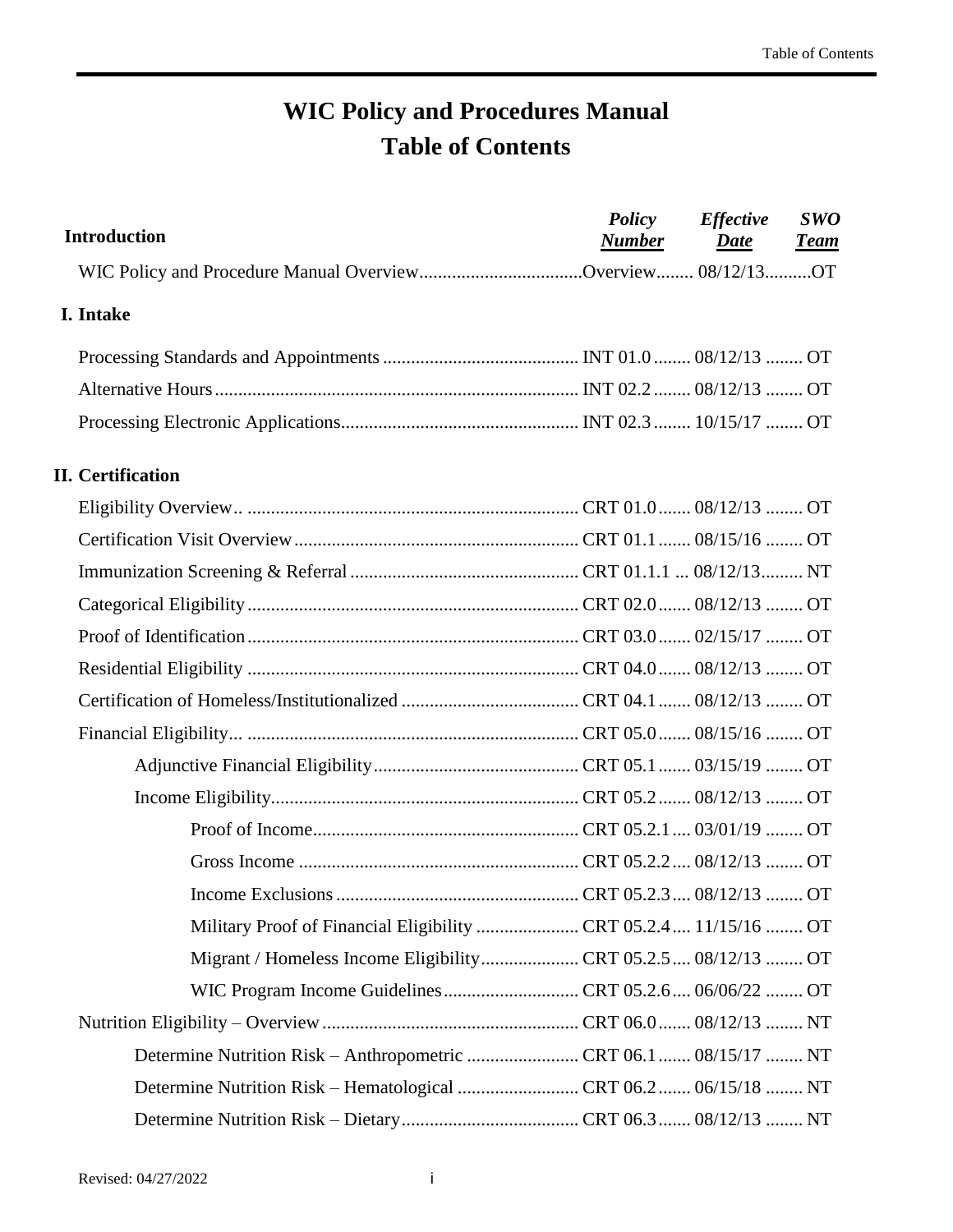| Determine Nutrition Risk – Other Nutr. / Medical Cond CRT 06.4 08/12/13  NT |
|-----------------------------------------------------------------------------|
| Table A: Virginia WIC Program Nutrition Risks  CRT 06.5  08/12/13  NT       |
|                                                                             |
|                                                                             |
|                                                                             |
|                                                                             |
|                                                                             |
|                                                                             |
|                                                                             |
|                                                                             |
|                                                                             |
|                                                                             |
|                                                                             |
|                                                                             |
|                                                                             |

#### **III. Nutrition Education**

| Nutrition Education Contact-Follow-up, Low Risk NEd 02.2  08/12/13  NT     |  |
|----------------------------------------------------------------------------|--|
| Nutrition Education Contact – Follow-Up, High Risk  NEd 02.3  08/12/13  NT |  |
|                                                                            |  |
|                                                                            |  |
|                                                                            |  |
|                                                                            |  |
|                                                                            |  |
|                                                                            |  |
|                                                                            |  |

#### **IV. Breastfeeding**

|--|--|--|--|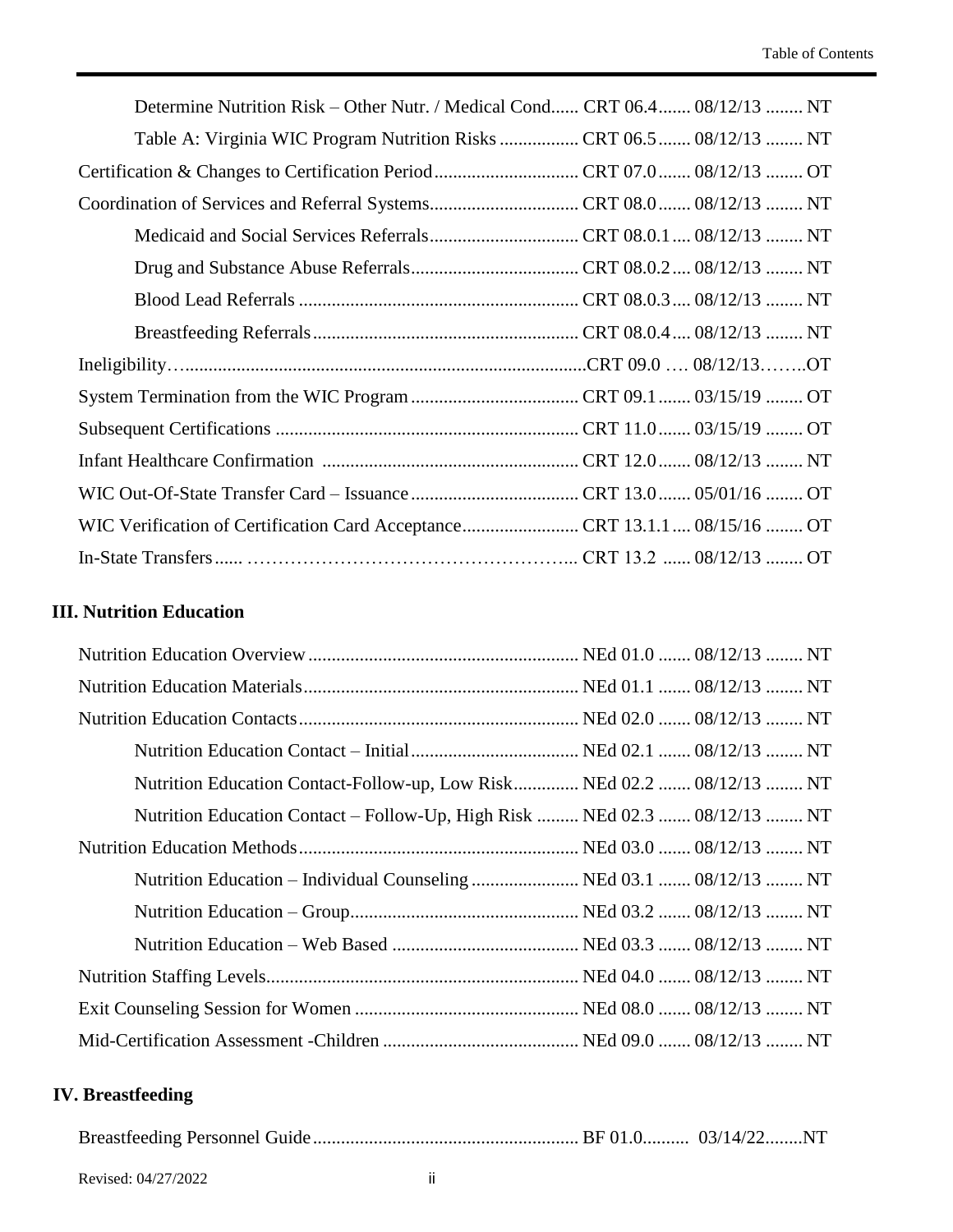| Breastfeeding Peer Counselor Qualifications  BF 01.2  03/14/22NT   |  |
|--------------------------------------------------------------------|--|
| Breastfeeding Peer Counselor Responsibilities  BF 01.3  03/14/22NT |  |
|                                                                    |  |
|                                                                    |  |
|                                                                    |  |
|                                                                    |  |
|                                                                    |  |
|                                                                    |  |
|                                                                    |  |
|                                                                    |  |
|                                                                    |  |
|                                                                    |  |
|                                                                    |  |

## **V. Food Delivery Services**

| Food Package III - Special Needs  FDS 02.2.2 10/01/14  NT                                   |  |
|---------------------------------------------------------------------------------------------|--|
|                                                                                             |  |
| Food Package V - Pregnant and ProvidingFDS 02.2.4  10/01/14 NT<br><b>Mostly Breast Milk</b> |  |
|                                                                                             |  |
| Food Package VII - Fully Breastfeeding FDS 02.2.6 10/01/14  NT                              |  |
|                                                                                             |  |
| Lactose Reduced / Lactose Free Food Pkg.  FDS 02.3.1  08/12/13  NT                          |  |
|                                                                                             |  |
|                                                                                             |  |
|                                                                                             |  |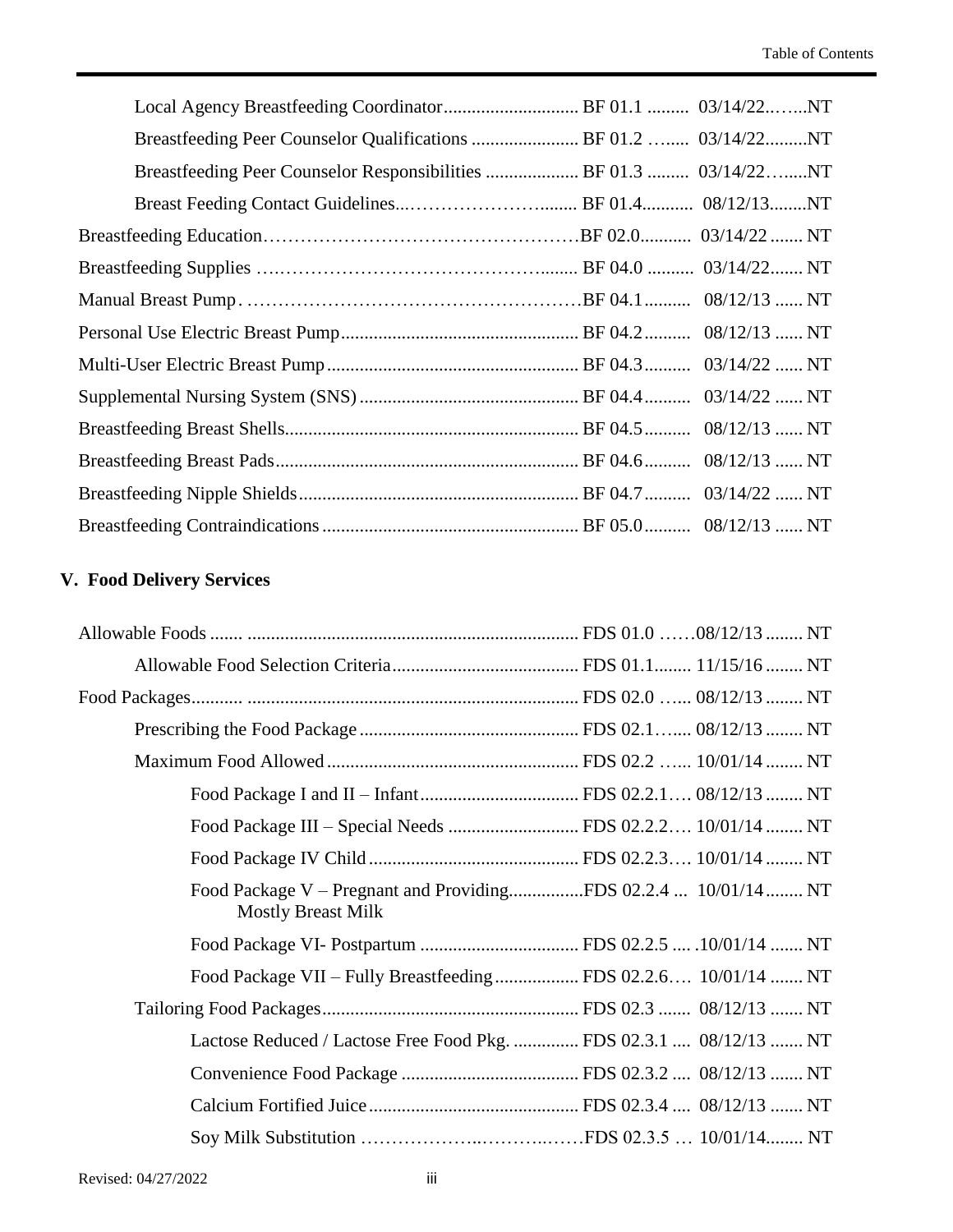| Addition of Juice / Cereal to Infant Food Package  FDS 02.4.1  08/12/13  NT |
|-----------------------------------------------------------------------------|
|                                                                             |
| Medical Documentation for Special Formula  FDS 03.2  08/12/13  NT           |
| and Supplemental Foods                                                      |
| Special Needs Formula Issuance and Inventory  FDS 03.2.1  07/01/20  NT      |
|                                                                             |
| Formula/Medical Foods for Medicaid ParticipantsFDS 03.2.3  08/12/13NT       |
| Medicaid Verification Over the Maximum of Formula  FDS 03.2.4  11/01/14NT   |
|                                                                             |
|                                                                             |
|                                                                             |
|                                                                             |
| Food Benefit Issuance without Physical Presence  FDS 04.2.1  08/01/17  NT   |
|                                                                             |
|                                                                             |
|                                                                             |

#### **VI. Participant Rights and Responsibilities**

#### **VII. Administration**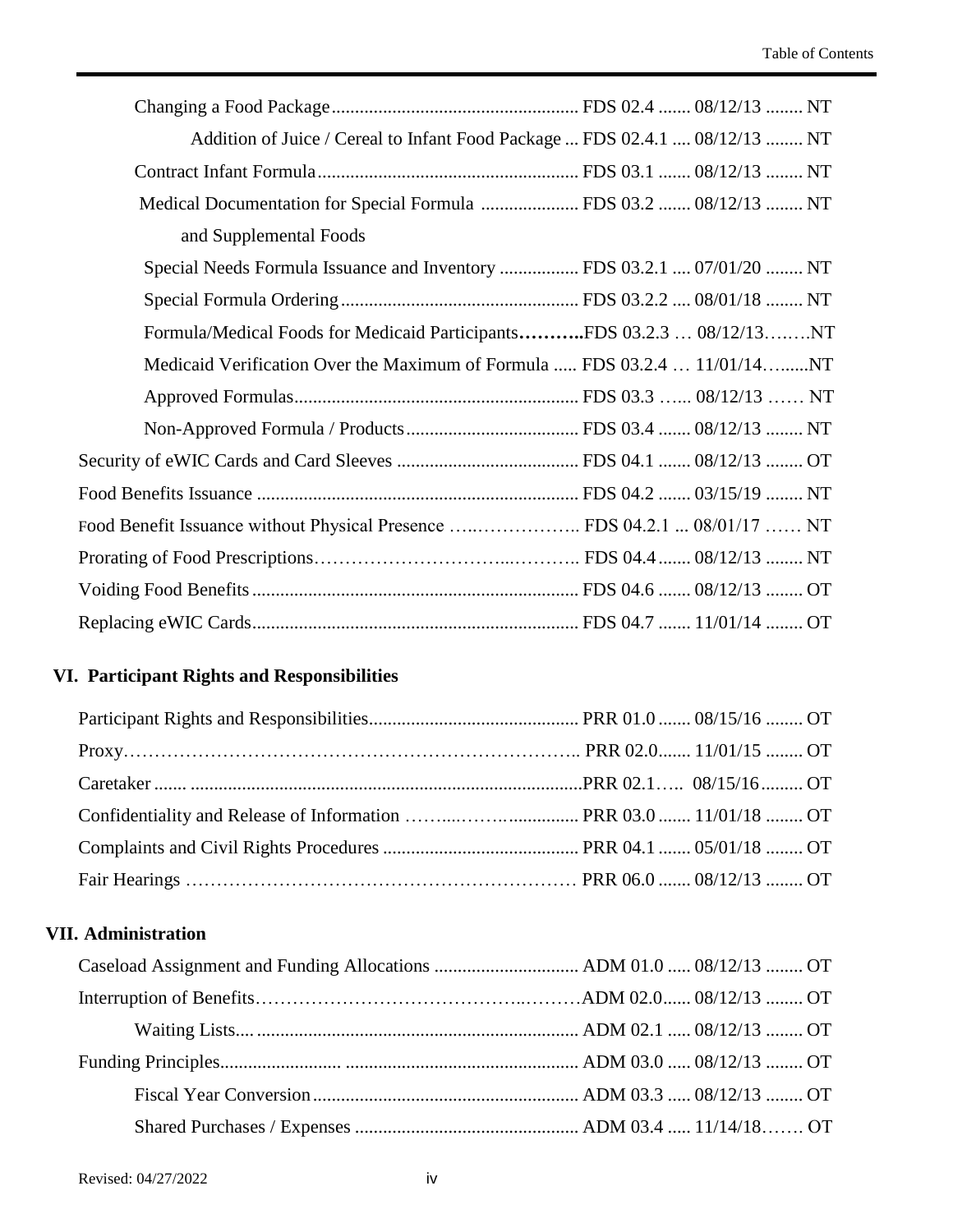| Allowable WIC Expenditures and AllocationsADM 03.5 08/12/13  OT                            |
|--------------------------------------------------------------------------------------------|
|                                                                                            |
|                                                                                            |
| Capital Expend., Eqpmnt. Cmptr. Purchase Requirements  ADM 03.8  06/01/18  OT              |
|                                                                                            |
|                                                                                            |
|                                                                                            |
| WIC Services Plan (WSP) & Memorandum of Agreement (MOA) ADM 04.0.1  08/12/13  OT           |
|                                                                                            |
|                                                                                            |
|                                                                                            |
|                                                                                            |
|                                                                                            |
| Collection of Improp. Issued Benefits / Claims Against Participants ADM 05.2  08/12/13  OT |
|                                                                                            |
|                                                                                            |
|                                                                                            |
|                                                                                            |
|                                                                                            |
|                                                                                            |
|                                                                                            |
|                                                                                            |
|                                                                                            |
|                                                                                            |

### **VIII. Vendor Management**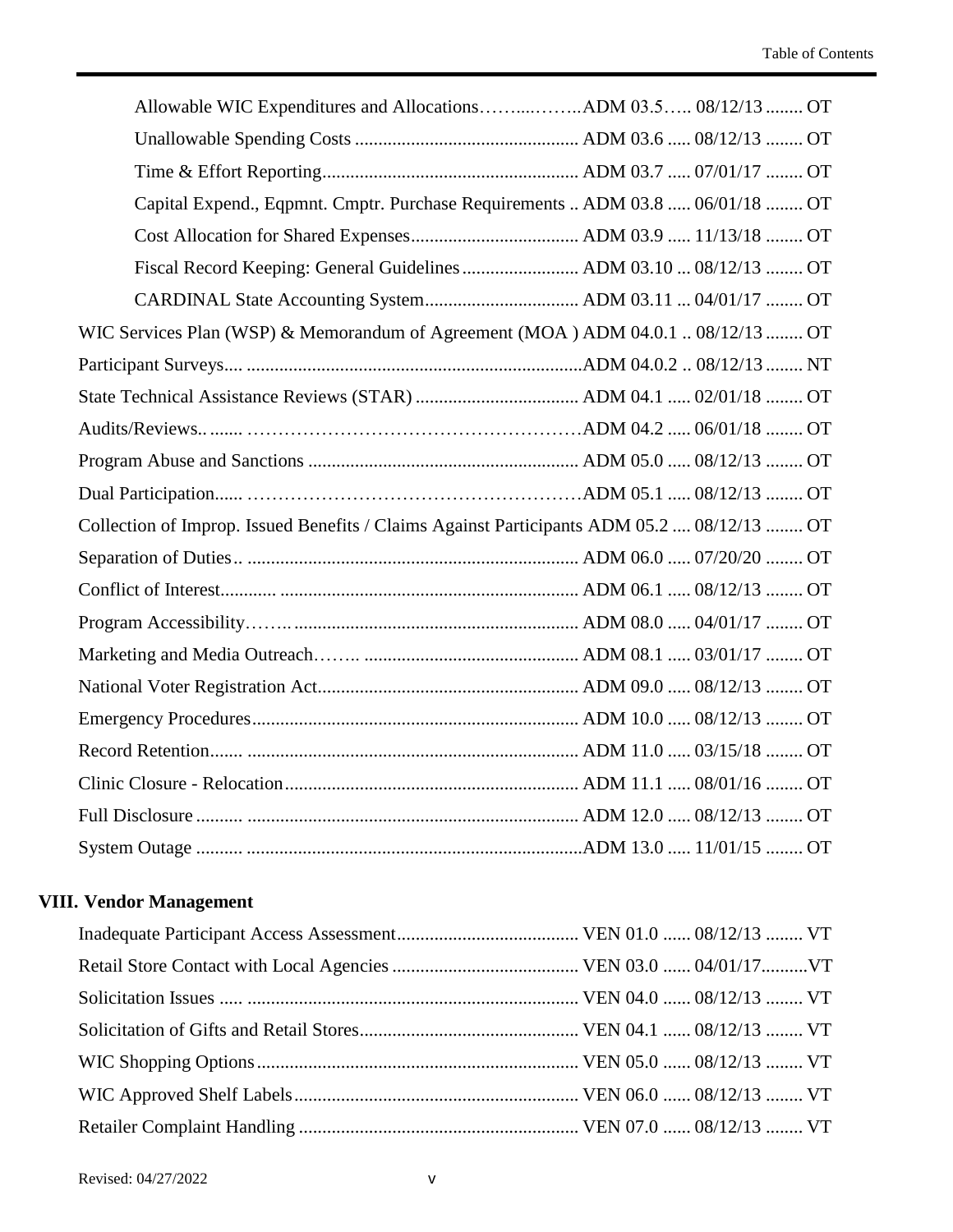| Personal Identification Number (PIN) and eWIC Card  VEN 09.0  06/01/17  VT |  |  |
|----------------------------------------------------------------------------|--|--|

#### **IX. Forms**

| Participant Rights and Responsibilities (Spanish) WIC-310-S  04/16  OT        |  |
|-------------------------------------------------------------------------------|--|
|                                                                               |  |
|                                                                               |  |
|                                                                               |  |
|                                                                               |  |
|                                                                               |  |
|                                                                               |  |
|                                                                               |  |
|                                                                               |  |
| Delayed Benefits Signature Authorization Form WIC-318  08/17  NT              |  |
| Delayed Benefits Signature Authorization Form (Spanish) WIC-318-S  08/17  NT  |  |
|                                                                               |  |
|                                                                               |  |
|                                                                               |  |
| Complaint Against Participant or Local Agency Form  WIC-345B  06/16  OT       |  |
|                                                                               |  |
|                                                                               |  |
|                                                                               |  |
|                                                                               |  |
|                                                                               |  |
| Donation of WIC Formula Acknowledgement Form  WIC-388  07/20  NT              |  |
|                                                                               |  |
| Disqualification Letter for Program Abuse (Spanish)  WIC-393-S 06/16  OT      |  |
| Damaged / Breakage or Outdated Report for Special Formula  WIC-394  08/13  VT |  |
|                                                                               |  |
|                                                                               |  |